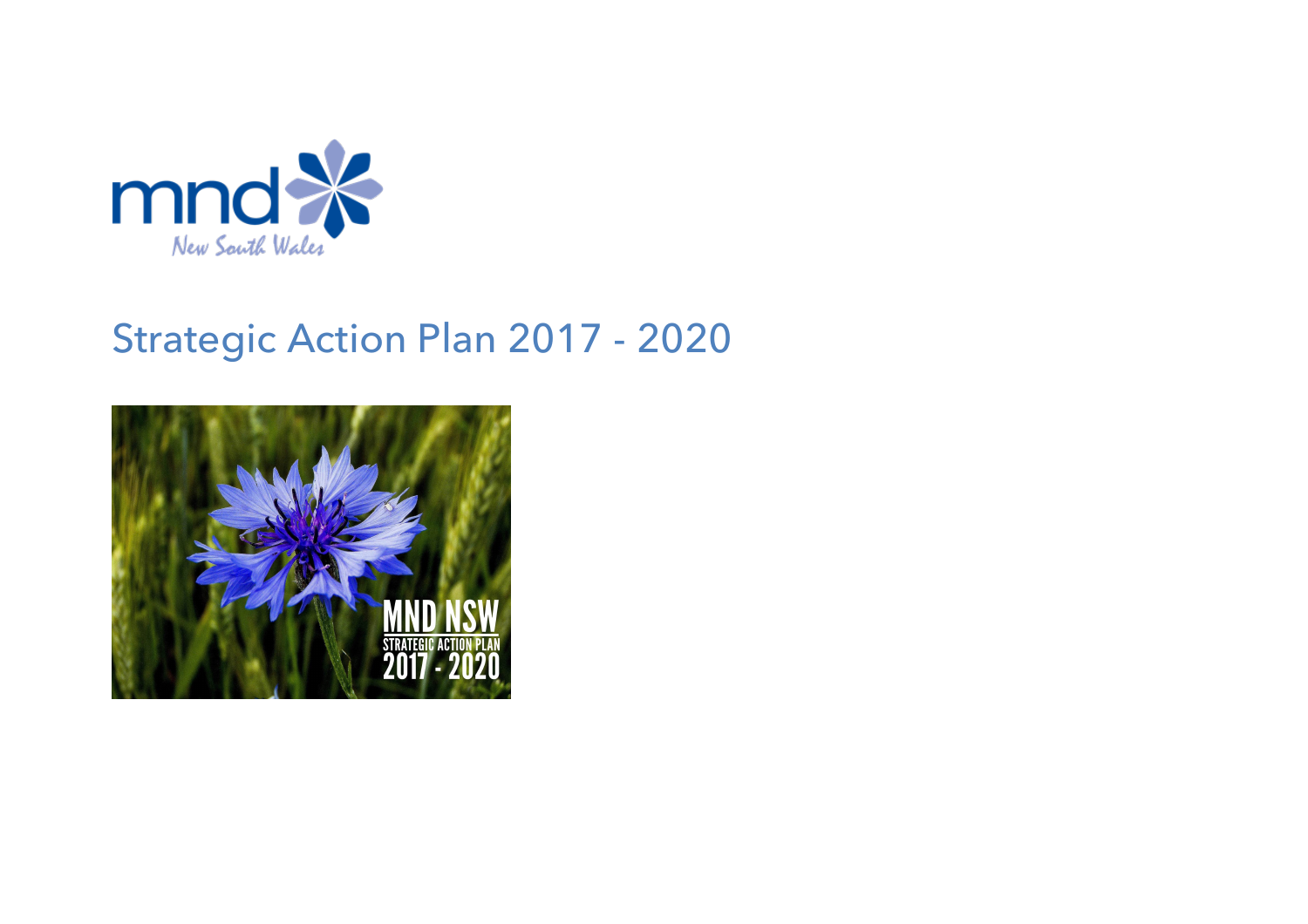

### External Environment

MND NSW understands the changing nature of the external landscape and continues to undertake the appropriate measures to mitigate potential risks and leverage the available opportunities. In a resource constrained environment, continued management and oversight of the changing external landscape will be required.

### Internal Environment

MND NSW has a clear purpose to provide benefits for and services to members with motor neurone disease, their families and carers without discrimination; coupled with a focused theory of change to achieve its mission.

MND NSW delivers this through a series of activities including:

- Support services
- Information and education
- Advocacy

MND NSW undertakes these activities for two distinct target groups:

- People diagnosed with MND, their families and carers
- Health, community and disability professionals.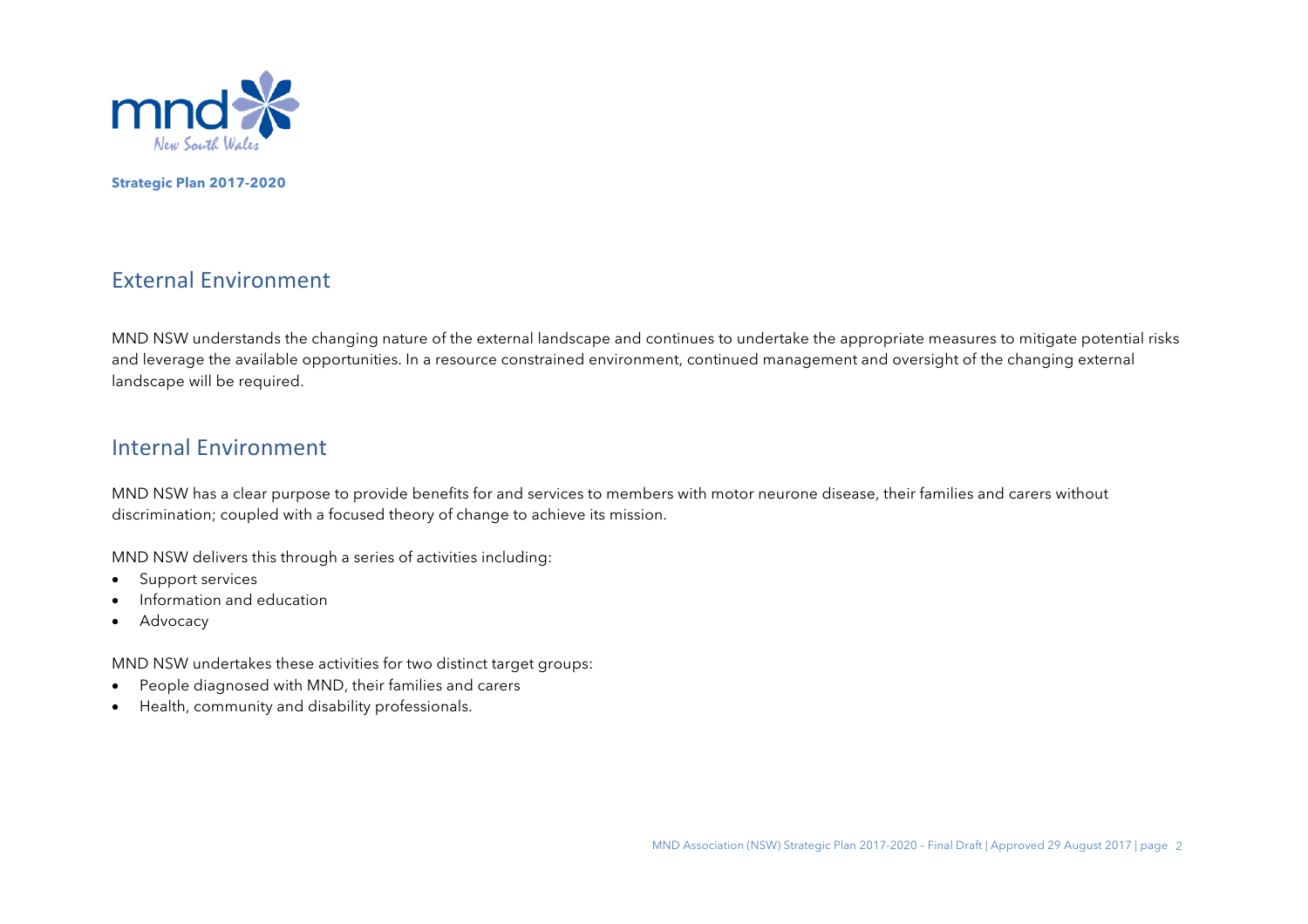

The NDIS<sup>1</sup> requires a renewed focus on how services are delivered and communicated, and recognition that MND (NSW) now operates in a competitive market. MND NSW will ensure it employs and updates the skillsets it requires to optimise service delivery, care, and compliance; and to maximise use and allocation of resources.

To achieve MND NSW's strategic goals, MND NSW needs to focus on:

- Cost effectively scaling its service to meet demand and reach its membership base
- Taking advantage of the NDIS and the new funding opportunities available
- Human resources i.e. developing and maintaining the right skillsets; and recruitment
- Remaining a sustainable organisation.

### Strategic Goals 2017 - 2020

- 1. People with MND in NSW/ACT access the best care and support
- 2. Preeminent voice of MND in NSW/ACT

 

- 3. Equity in MND NSW services for rural/ remote and urban members
- 4. Supplier of choice for equipment provision in rapidly progressing neurological diseases
- 5. Sustained income to keep going and growing to deliver needed services to the member base

<sup>1</sup> NDIS: The National Disability Insurance Agency (NDIA) is an independent statutory agency. Its role is to implement the National Disability Insurance Scheme (NDIS), which will support Australians with a significant and permanent disability and their families and carers.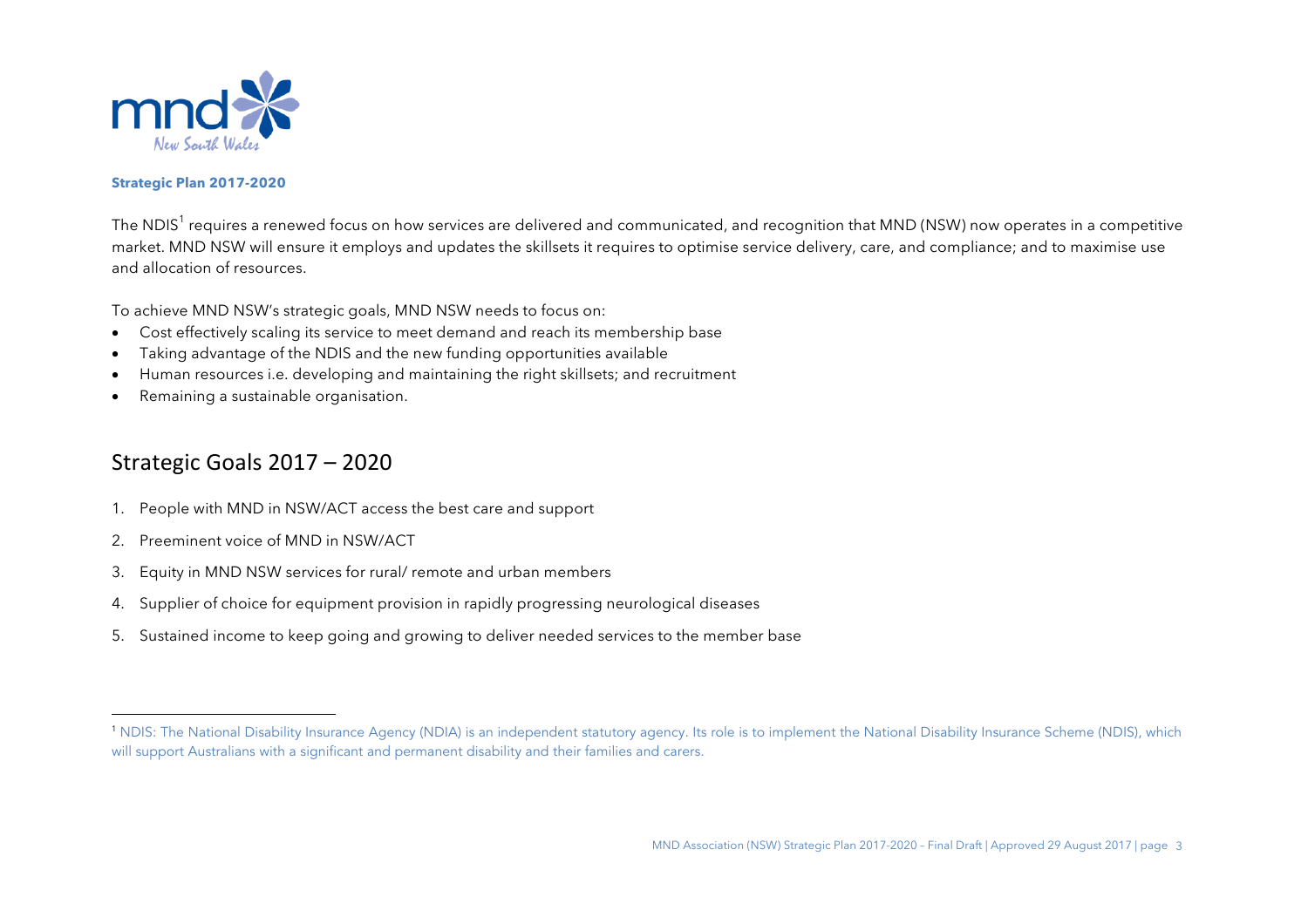

|                 | <b>AREA OF FOCUS</b>                                                |                         | PEOPLE LIVING WITH MOTOR NEURONE DISEASE                                                                                                                                                                                                                                                                             |                                                                                                                                    |                                                                                                                                     |  |
|-----------------|---------------------------------------------------------------------|-------------------------|----------------------------------------------------------------------------------------------------------------------------------------------------------------------------------------------------------------------------------------------------------------------------------------------------------------------|------------------------------------------------------------------------------------------------------------------------------------|-------------------------------------------------------------------------------------------------------------------------------------|--|
| <b>Context</b>  |                                                                     |                         | MND NSW provides information, support and education for people living with motor neurone disease, their families, friends and carers in<br>NSW, ACT, the Gold Coast and NT. MND NSW also provides information and education about motor neurone disease for health, community<br>and residential care professionals. |                                                                                                                                    |                                                                                                                                     |  |
| Goal            |                                                                     |                         | People with MND access the best care and support                                                                                                                                                                                                                                                                     |                                                                                                                                    |                                                                                                                                     |  |
| <b>Strategy</b> |                                                                     | 0.1                     |                                                                                                                                                                                                                                                                                                                      | Maintain accreditation for best practice in MND care and support                                                                   |                                                                                                                                     |  |
| #               | <b>Objectives</b>                                                   |                         |                                                                                                                                                                                                                                                                                                                      | <b>Expected Outcomes</b>                                                                                                           | <b>Measurement</b>                                                                                                                  |  |
| 1.1             |                                                                     | Advance social research |                                                                                                                                                                                                                                                                                                                      | Improved knowledge and understanding on quality<br>of life issues through continued investment in social<br>research               | Survey e.g. members, health professionals, and<br>Board                                                                             |  |
| 1.2             |                                                                     |                         | A recognised accreditation program                                                                                                                                                                                                                                                                                   | An accredited and recognised education program<br>for health professionals and organisations (Includes<br>recurring accreditation) | Survey e.g. health professionals and relevant<br>institutions<br>Attendance at SIG workshops and training                           |  |
| 1.3             | A fee based model                                                   |                         |                                                                                                                                                                                                                                                                                                                      | An up to date fee base for the Accreditation<br>Program                                                                            | Survey e.g. health professionals and relevant<br>institutions                                                                       |  |
| 1.3.1           | An accredited client base (Health Professionals /<br>Organisations) |                         |                                                                                                                                                                                                                                                                                                                      | Effective promotion of the Accreditation<br>$\overline{\phantom{a}}$<br>Program<br>Grow and maintain client base                   | Survey e.g. health professionals and relevant<br>institutions<br>Monitor trends in client base (e.g. positive /<br>negative growth) |  |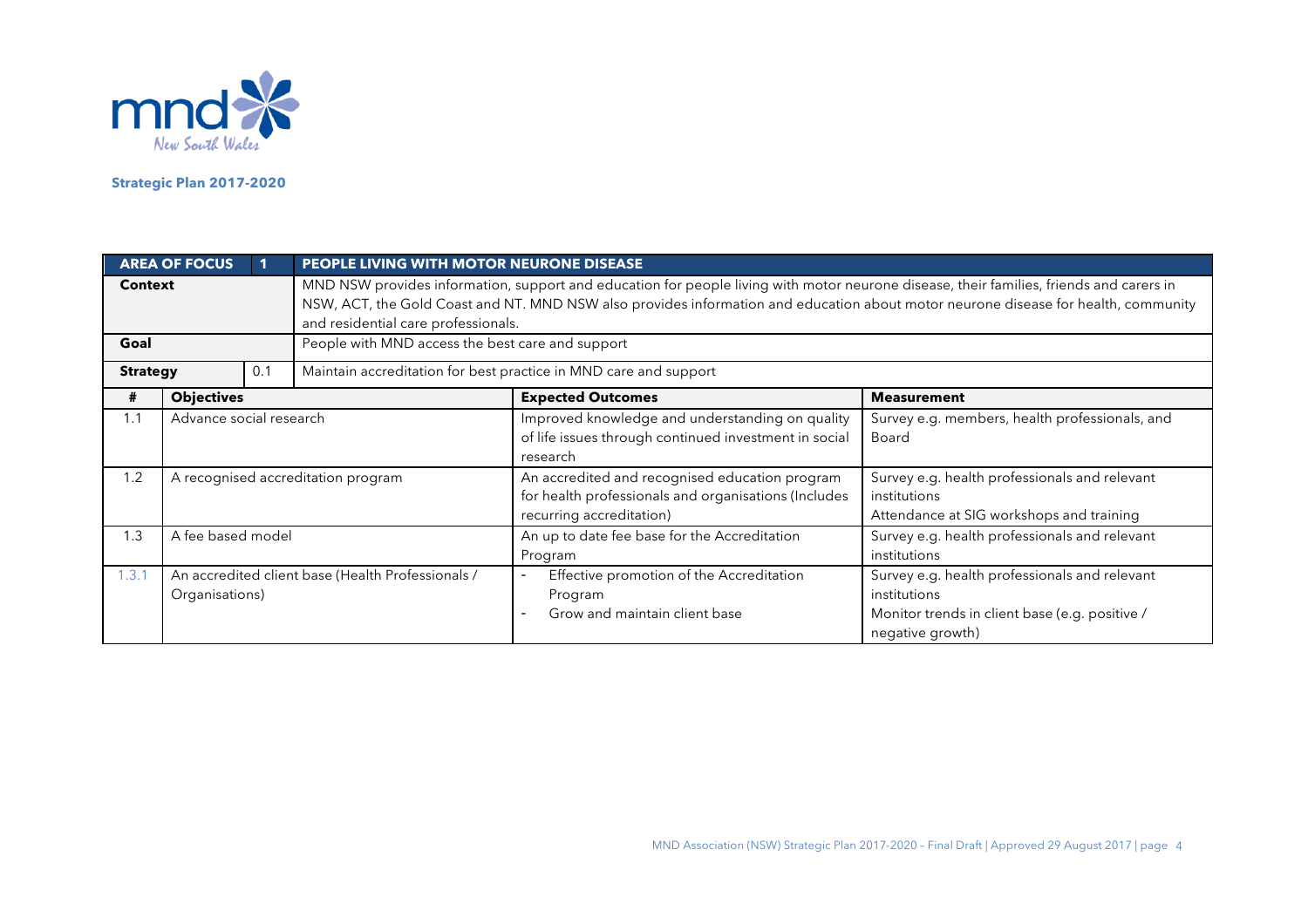

**AREA OF FOCUS 1 PEOPLE LIVING WITH MOTOR NEURONE DISEASE** 

# **Quarterly Report**

| Quarter 1   Objective   Report |                          |  |
|--------------------------------|--------------------------|--|
|                                | .                        |  |
|                                | $\overline{\phantom{a}}$ |  |
|                                | ن. ا                     |  |
|                                | 1.3.1                    |  |

| Quarter 2   Objective   Report |                        |  |
|--------------------------------|------------------------|--|
|                                |                        |  |
|                                | $\sim$<br>. . <u>.</u> |  |
|                                | ں ، ا                  |  |
|                                | .3.1                   |  |

| Quarter 3   Objective   Report |                          |  |
|--------------------------------|--------------------------|--|
|                                |                          |  |
|                                | $\overline{\phantom{a}}$ |  |
|                                | 1.3                      |  |
|                                | 1.3.1                    |  |

MND Association (NSW) Strategic Plan 2017-2020 – Final Draft | Approved 29 August 2017 | page 5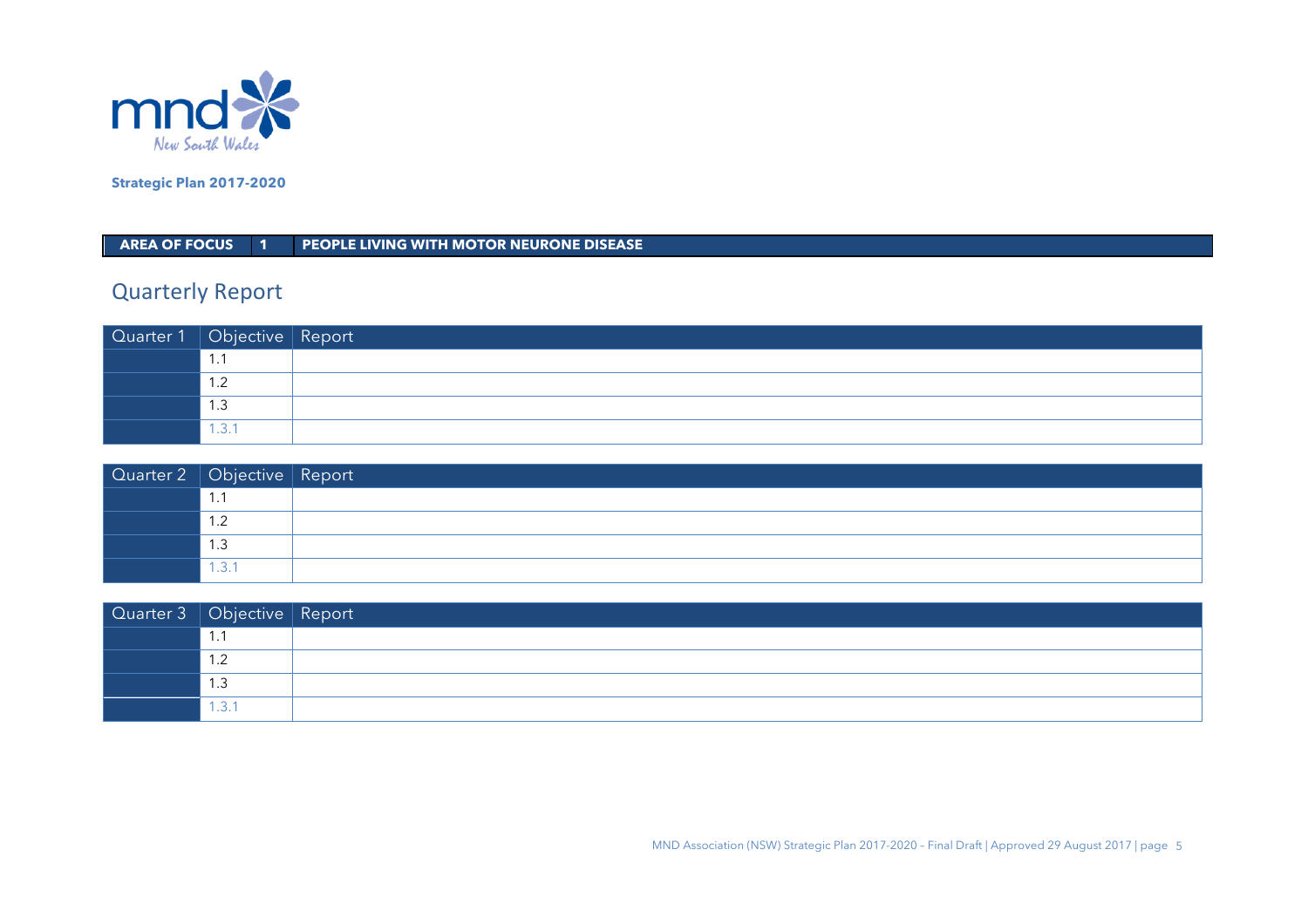

| Quarter 4   Objective   Report |                                  |  |
|--------------------------------|----------------------------------|--|
|                                | . .                              |  |
|                                | 1 2<br>. . <u>.</u>              |  |
|                                | $\overline{\phantom{0}}$<br>ن. ا |  |
|                                | 1.3.1                            |  |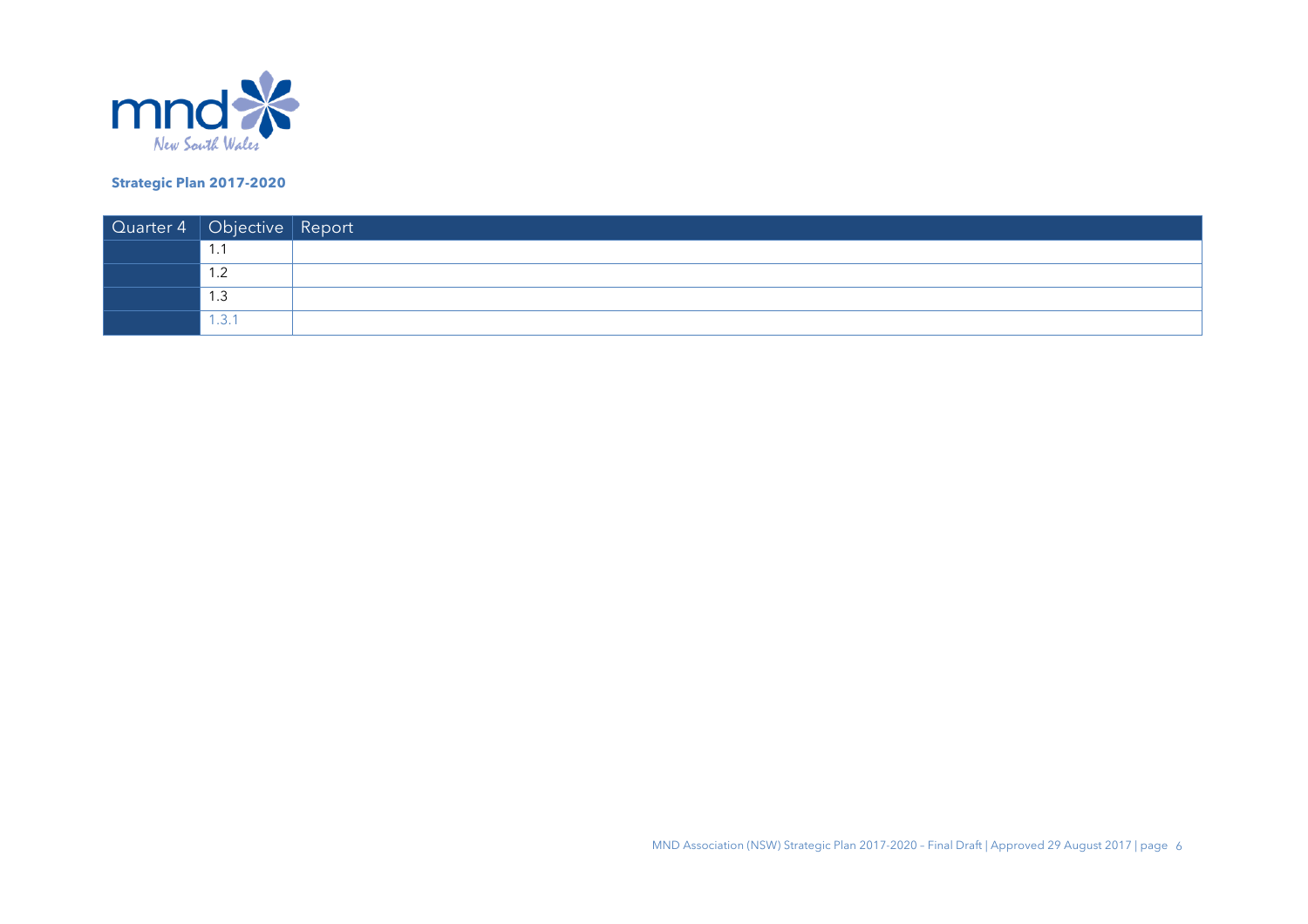

|                 | <b>AREA OF FOCUS</b>              | $\overline{2}$ | <b>ADVOCACY</b>                                                                                                                                     |                                                                                                                                    |                                                                                                     |  |
|-----------------|-----------------------------------|----------------|-----------------------------------------------------------------------------------------------------------------------------------------------------|------------------------------------------------------------------------------------------------------------------------------------|-----------------------------------------------------------------------------------------------------|--|
| <b>Context</b>  |                                   |                | MND NSW advocates for those living with MND and their Carers; and the Health Professionals and organisations that support those living<br>with MND. |                                                                                                                                    |                                                                                                     |  |
| Goal            |                                   |                | Preeminent voice of MND in NSW/ACT                                                                                                                  |                                                                                                                                    |                                                                                                     |  |
| <b>Strategy</b> |                                   | 0.1            | Strengthen brand, influence and reach                                                                                                               |                                                                                                                                    |                                                                                                     |  |
| #               | <b>Objectives</b>                 |                |                                                                                                                                                     | <b>Expected Outcomes</b>                                                                                                           | <b>Measurement</b>                                                                                  |  |
| 2.1             | Clarity in role                   |                |                                                                                                                                                     | MND NSW role and value is clearly understood by<br>other organisations and groups in the sector                                    | Survey<br>$\overline{\phantom{0}}$<br>Workshop                                                      |  |
| 2.1.1           |                                   |                |                                                                                                                                                     | Information (relevant and current) on MND NSW<br>role is distributed to members, health professionals<br>and funding organisations | Measure distribution levels, and reach                                                              |  |
| 2.2             |                                   |                | Visionary and proactive in advocacy                                                                                                                 | Proactive and effective advocacy                                                                                                   | Effectiveness and timeliness of advocacy                                                            |  |
| 2.2.1           |                                   |                |                                                                                                                                                     | MND NSW aims and objectives are known and<br>understood                                                                            | Survey                                                                                              |  |
| 2.2.2           |                                   |                |                                                                                                                                                     | Higher levels of public and private resourcing and<br>advocacy                                                                     | Survey<br>$\overline{\phantom{0}}$<br>Media monitoring<br>Income trends<br>$\overline{\phantom{0}}$ |  |
| 2.3             | Share voice with all stakeholders |                |                                                                                                                                                     | Regional media exposure and profile                                                                                                | Media monitoring<br>$\qquad \qquad -$<br>Impacts on donations                                       |  |
| 2.3.1           |                                   |                |                                                                                                                                                     | Advocacy activities and successes are<br>communicated through the media and other<br>communication channels                        | Quantity reported<br>Media monitoring<br>$\qquad \qquad$                                            |  |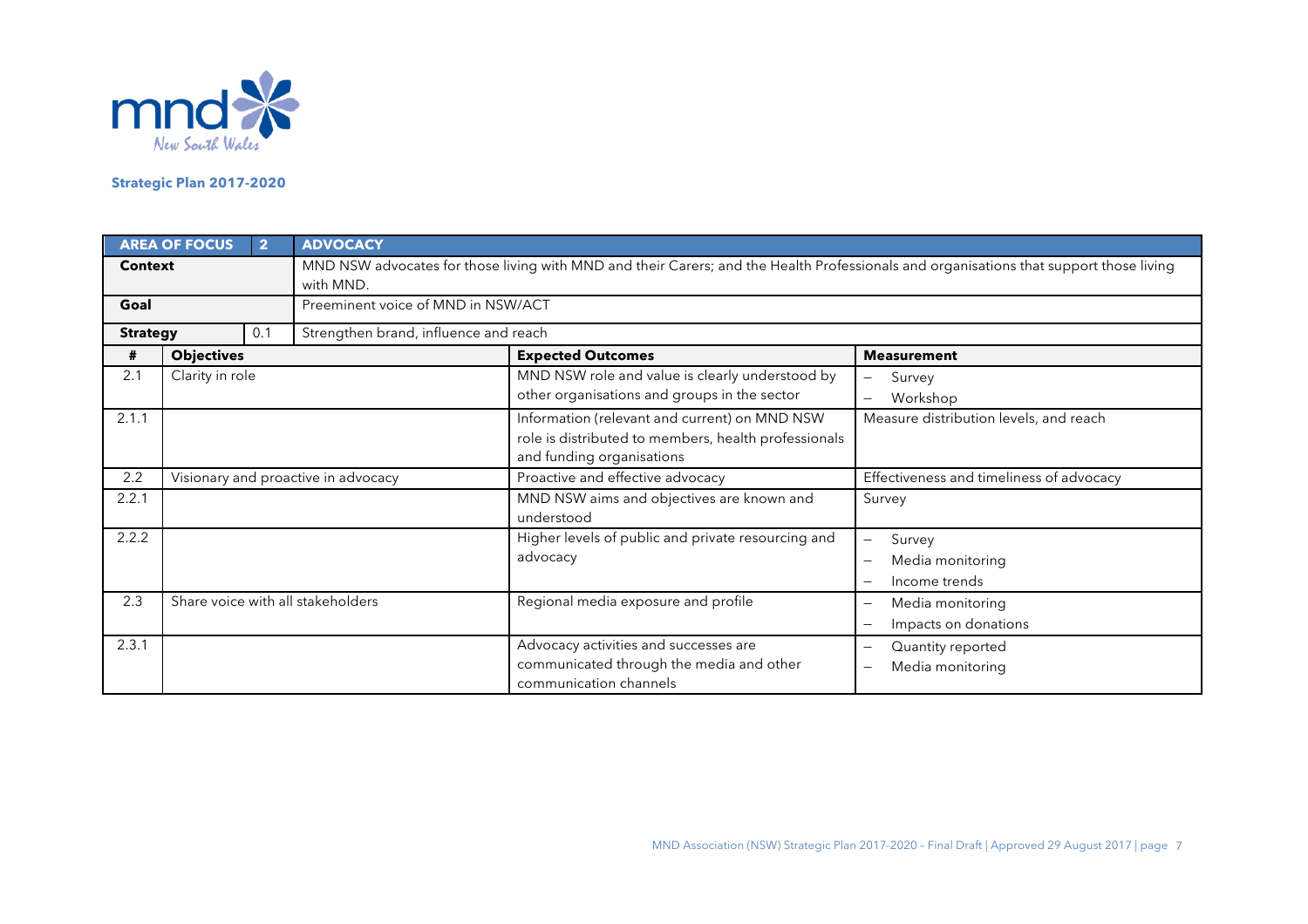

**AREA OF FOCUS 2 ADVOCACY**

| Quarter 1 Objective Report |       |  |
|----------------------------|-------|--|
|                            | 2.1   |  |
|                            | 2.1.1 |  |
|                            | 2.2   |  |
|                            | 2.2.1 |  |
|                            | 2.2.2 |  |
|                            | 2.3   |  |
|                            | 2.3.1 |  |

| Quarter 2 Objective Report |       |  |
|----------------------------|-------|--|
|                            | 2.1   |  |
|                            | 2.1.1 |  |
|                            | 2.2   |  |
|                            | 2.2.1 |  |
|                            | 2.2.2 |  |
|                            | 2.3   |  |
|                            | 2.3.1 |  |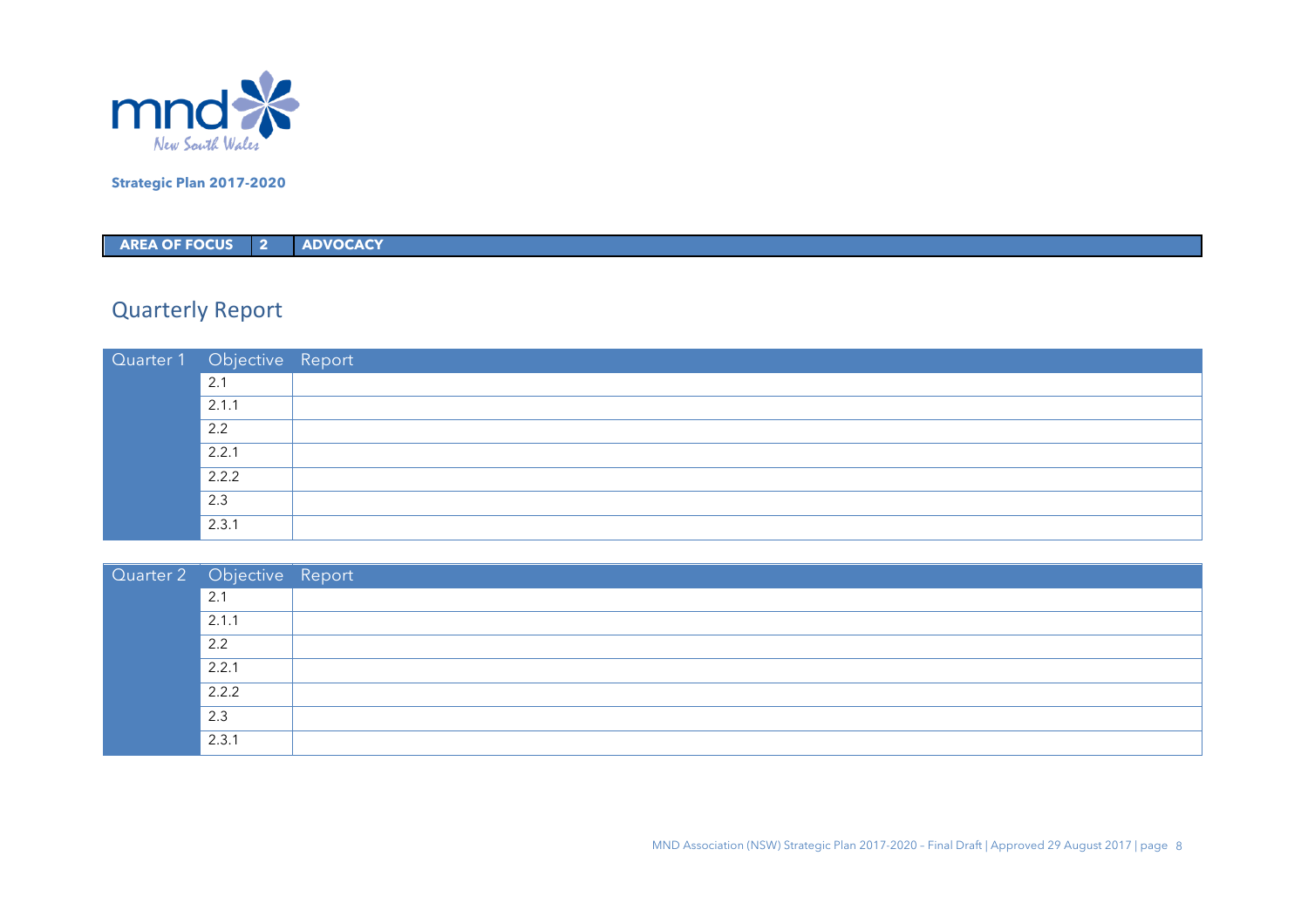

| Quarter 3 Objective Report |       |  |
|----------------------------|-------|--|
|                            | 2.1   |  |
|                            | 2.1.1 |  |
|                            | 2.2   |  |
|                            | 2.2.1 |  |
|                            | 2.2.2 |  |
|                            | 2.3   |  |
|                            | 2.3.1 |  |

| Quarter 4 Objective Report |       |  |
|----------------------------|-------|--|
|                            | 2.1   |  |
|                            | 2.1.1 |  |
|                            | 2.2   |  |
|                            | 2.2.1 |  |
|                            | 2.2.2 |  |
|                            | 2.3   |  |
|                            | 2.3.1 |  |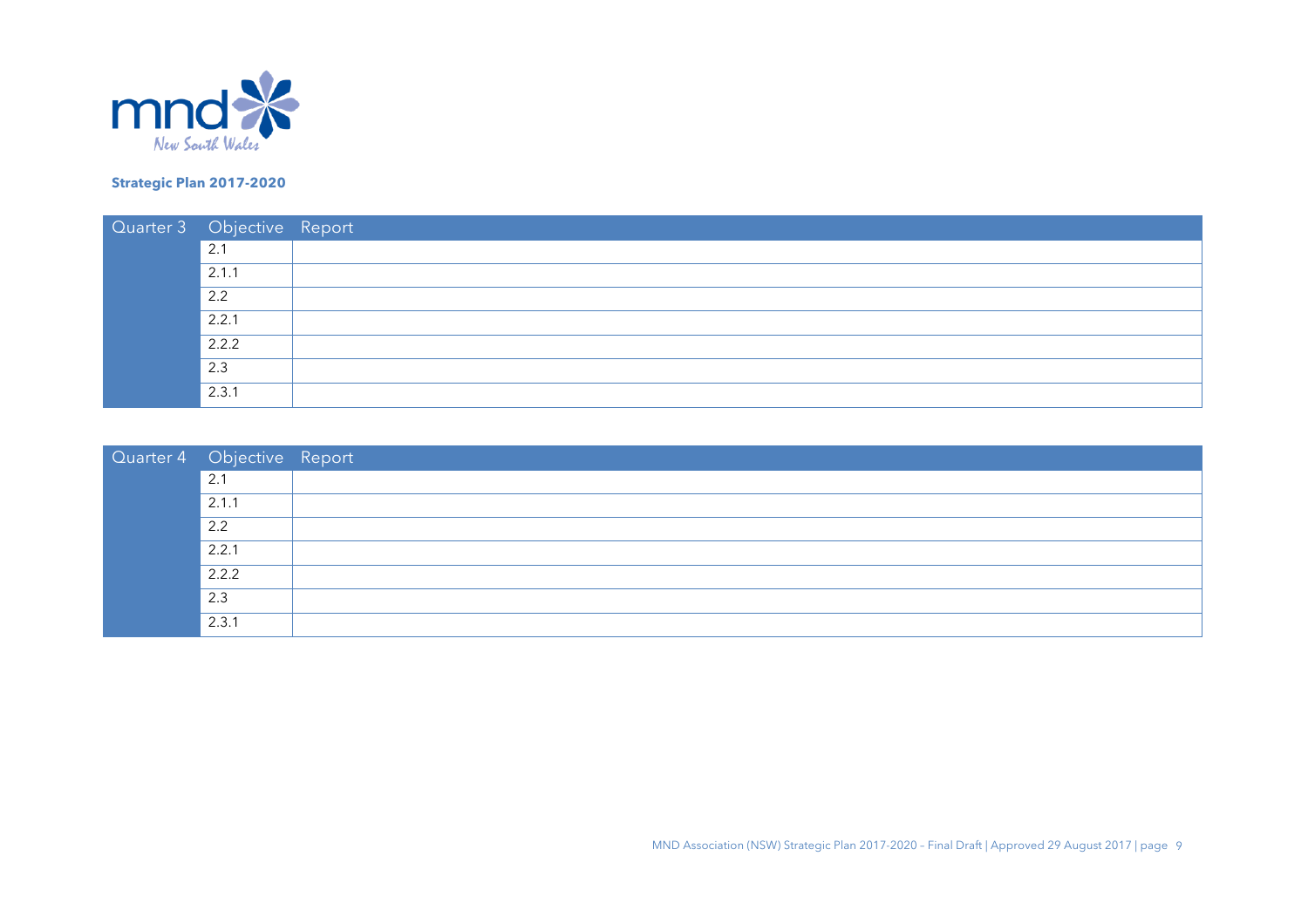

|                 | <b>AREA OF FOCUS</b>                   | 3   | <b>EQITABLE ACCESS AND SERVICES</b>                                                                                 |                                                                                    |                                                                             |  |
|-----------------|----------------------------------------|-----|---------------------------------------------------------------------------------------------------------------------|------------------------------------------------------------------------------------|-----------------------------------------------------------------------------|--|
| <b>Context</b>  |                                        |     | MND NSW strives for the equitable provision of services and support for those living with MND, and their carers by: |                                                                                    |                                                                             |  |
|                 |                                        |     | Having the necessary knowledge, skills and resources                                                                |                                                                                    |                                                                             |  |
|                 |                                        |     | The right services provided in the right ways and in the right places                                               |                                                                                    |                                                                             |  |
|                 |                                        |     | Ensuring location, social and economic status do not act as barriers to service and support                         |                                                                                    |                                                                             |  |
|                 |                                        |     |                                                                                                                     | Removing unfair and avoidable barriers                                             |                                                                             |  |
|                 |                                        |     |                                                                                                                     | Supporting fair access, fair chances and fair distribution of services and support |                                                                             |  |
| Goal            |                                        |     |                                                                                                                     | Equity in MND NSW services for rural/ remote and urban members                     |                                                                             |  |
| <b>Strategy</b> |                                        | 0.1 | Develop and maintain effective outreach programs                                                                    |                                                                                    |                                                                             |  |
| #               | <b>Objectives</b>                      |     |                                                                                                                     | <b>Expected Outcomes</b>                                                           | <b>Measurement</b>                                                          |  |
| 3.1             | Develop technology partners            |     |                                                                                                                     | Partnerships that improve, support and increase                                    | Number persons / communities reached                                        |  |
|                 |                                        |     |                                                                                                                     | virtual outreach to rural / remote members                                         |                                                                             |  |
|                 |                                        |     |                                                                                                                     | (Develop and maintain)                                                             |                                                                             |  |
| 3.2             | Virtual access to information          |     |                                                                                                                     | MND NSW information and educational services                                       | Effectiveness of technology (reliability, usage<br>$\overline{\phantom{0}}$ |  |
|                 |                                        |     |                                                                                                                     | are effectively delivered to rural / remote members                                | $etc.$ )                                                                    |  |
|                 |                                        |     |                                                                                                                     |                                                                                    | Survey (members, carers, staff)                                             |  |
| 3.3             | Virtual access to contact and services |     |                                                                                                                     | Effective contact and connection with regional                                     | Effectiveness of technology (reliability, usage<br>$\qquad \qquad -$        |  |
|                 |                                        |     |                                                                                                                     | members and critical services                                                      | $etc.$ )                                                                    |  |
|                 |                                        |     |                                                                                                                     |                                                                                    | Survey (members, carers, staff)                                             |  |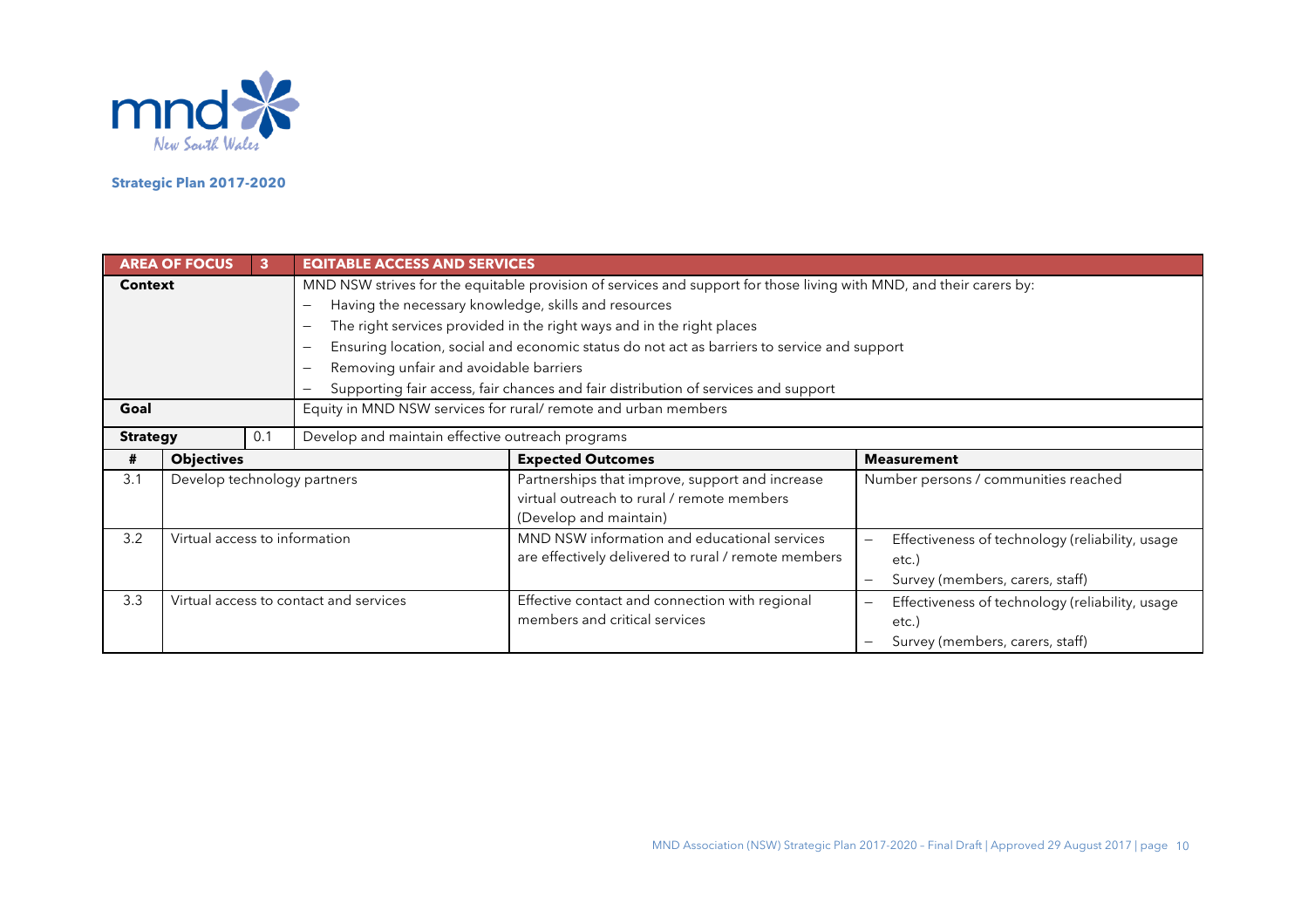

**AREA OF FOCUS 3 EQITABLE ACCESS AND SERVICES**

| Quarter 1   Objective   Report |     |  |
|--------------------------------|-----|--|
|                                | 3.1 |  |
|                                | 3.2 |  |
|                                | 3.3 |  |

| Quarter 2   Objective   Report |     |  |
|--------------------------------|-----|--|
|                                | 3.1 |  |
|                                | 3.2 |  |
|                                | 3.3 |  |

| Quarter 3   Objective   Report |           |  |
|--------------------------------|-----------|--|
|                                | ا د ب     |  |
|                                | っっ<br>ے.د |  |
|                                | 3.3       |  |

| Quarter 4   Objective   Report |           |  |
|--------------------------------|-----------|--|
|                                | ્ર<br>ັ.  |  |
|                                | っっ<br>ے.ب |  |
|                                | 3.3       |  |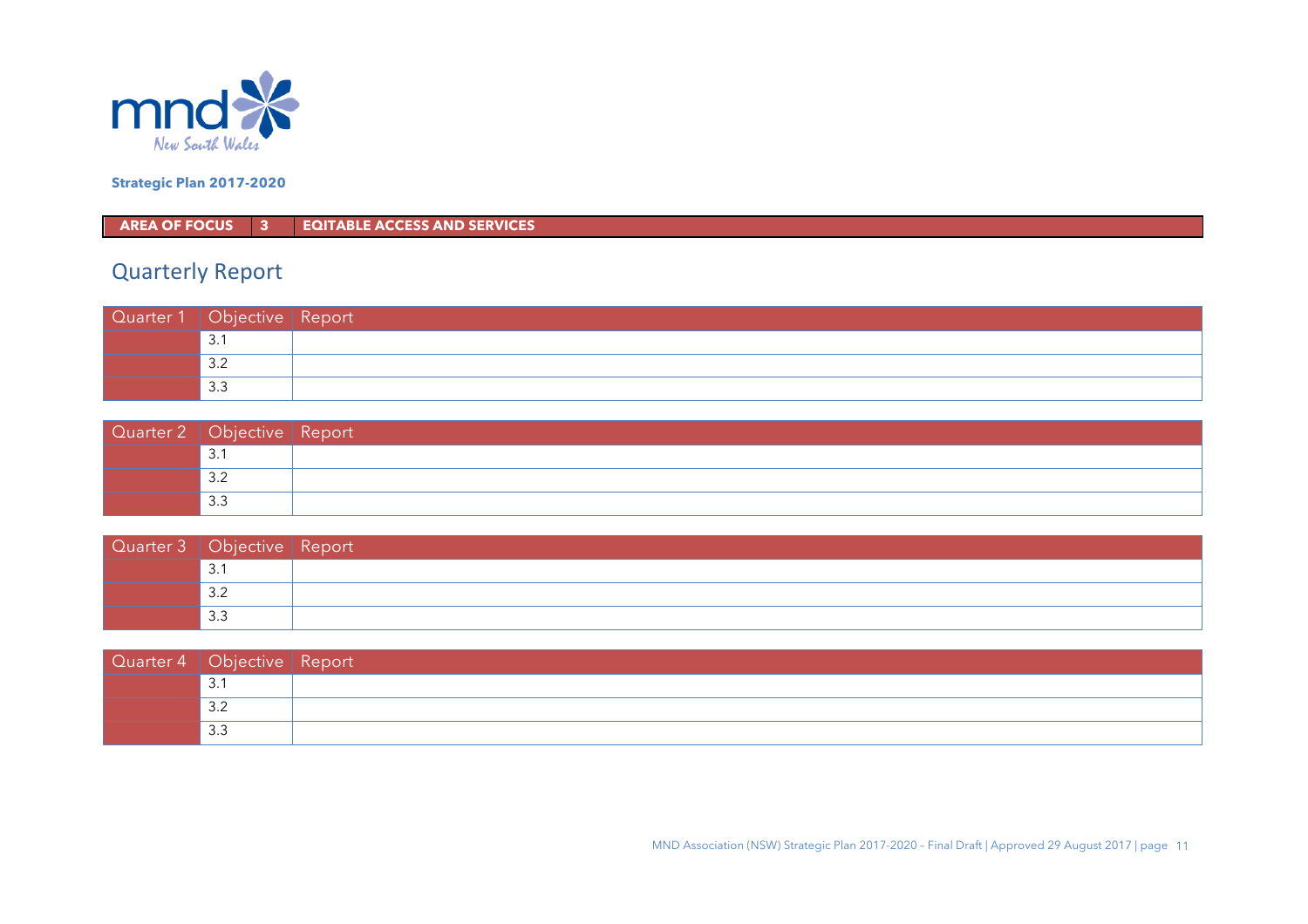

|                 | <b>AREA OF FOCUS</b>            |     | <b>EQUIPMENT PROVISION</b>                                                                                                                                                                                                             |                                                                                                                     |                                                                      |  |
|-----------------|---------------------------------|-----|----------------------------------------------------------------------------------------------------------------------------------------------------------------------------------------------------------------------------------------|---------------------------------------------------------------------------------------------------------------------|----------------------------------------------------------------------|--|
| <b>Context</b>  |                                 |     | People with motor neurone disease often require assistive technology (AT) to continue living at home. One of the major roles of MND NSW<br>is to help members with motor neurone disease get access to AT, as soon as the need arises. |                                                                                                                     |                                                                      |  |
| Goal            |                                 |     |                                                                                                                                                                                                                                        | Supplier of choice for equipment provision in rapidly progressing neurological diseases                             |                                                                      |  |
| <b>Strategy</b> |                                 | 0.1 | FlexEquip (Develop, maintain and promote)                                                                                                                                                                                              |                                                                                                                     |                                                                      |  |
| #               | <b>Objectives</b>               |     |                                                                                                                                                                                                                                        | <b>Expected Outcomes</b>                                                                                            | <b>Measurement</b>                                                   |  |
| 4.1             | Preferred supplier of equipment |     |                                                                                                                                                                                                                                        | FlexEquip is the NDIS preferred partner for<br>equipment provision rental in NSW for rapidly<br>progressive disease | Positive trends in equipment provision                               |  |
| 4.1.1           |                                 |     |                                                                                                                                                                                                                                        | FlexEquip operating market / environment is<br>monitored to ensure ongoing relevance and<br>partnership with NDIS   | Survey / consultation with clients, members and<br>planners          |  |
| 4.2             | Manage scale of service         |     |                                                                                                                                                                                                                                        | State Associations have the capacity, systems and<br>processes in place to manage delivery                          | Timeliness of equipment delivery<br>-<br>Satisfaction with equipment |  |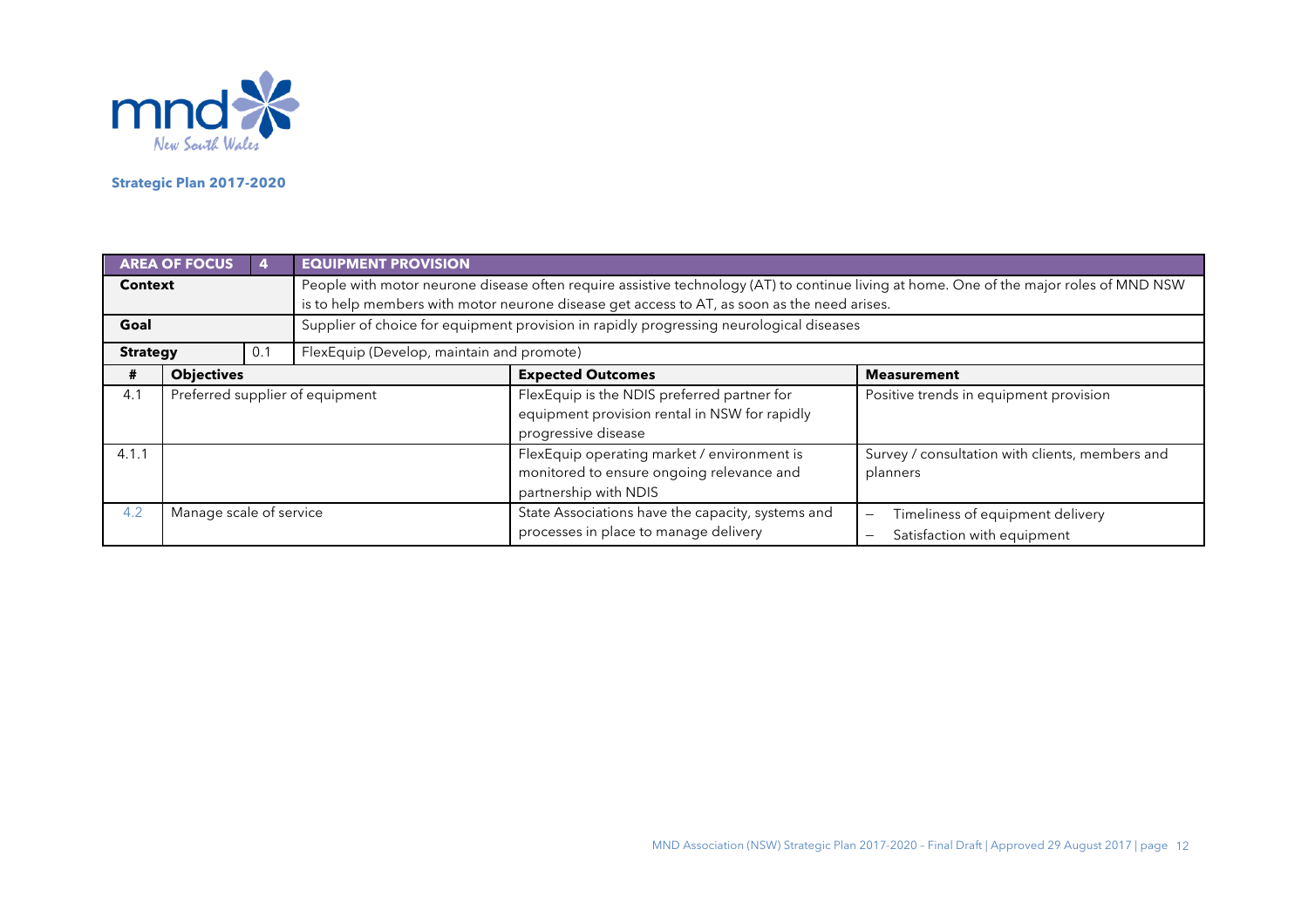

**AREA OF FOCUS 4 EQUIPMENT PROVISION**

| Quarter 1 Objective Report |       |  |
|----------------------------|-------|--|
|                            | -4.   |  |
|                            | 4.1.1 |  |
|                            | -4.2  |  |

| Quarter 2 Objective Report |       |  |
|----------------------------|-------|--|
|                            | -4. î |  |
|                            | 4.1.1 |  |
|                            |       |  |

| Quarter 3 Objective Report |       |  |
|----------------------------|-------|--|
|                            | 4.    |  |
|                            | 4.1.1 |  |
|                            |       |  |

| Quarter 4 Objective Report |       |  |
|----------------------------|-------|--|
|                            | 4.1   |  |
|                            | 4.1.1 |  |
|                            | 4.2   |  |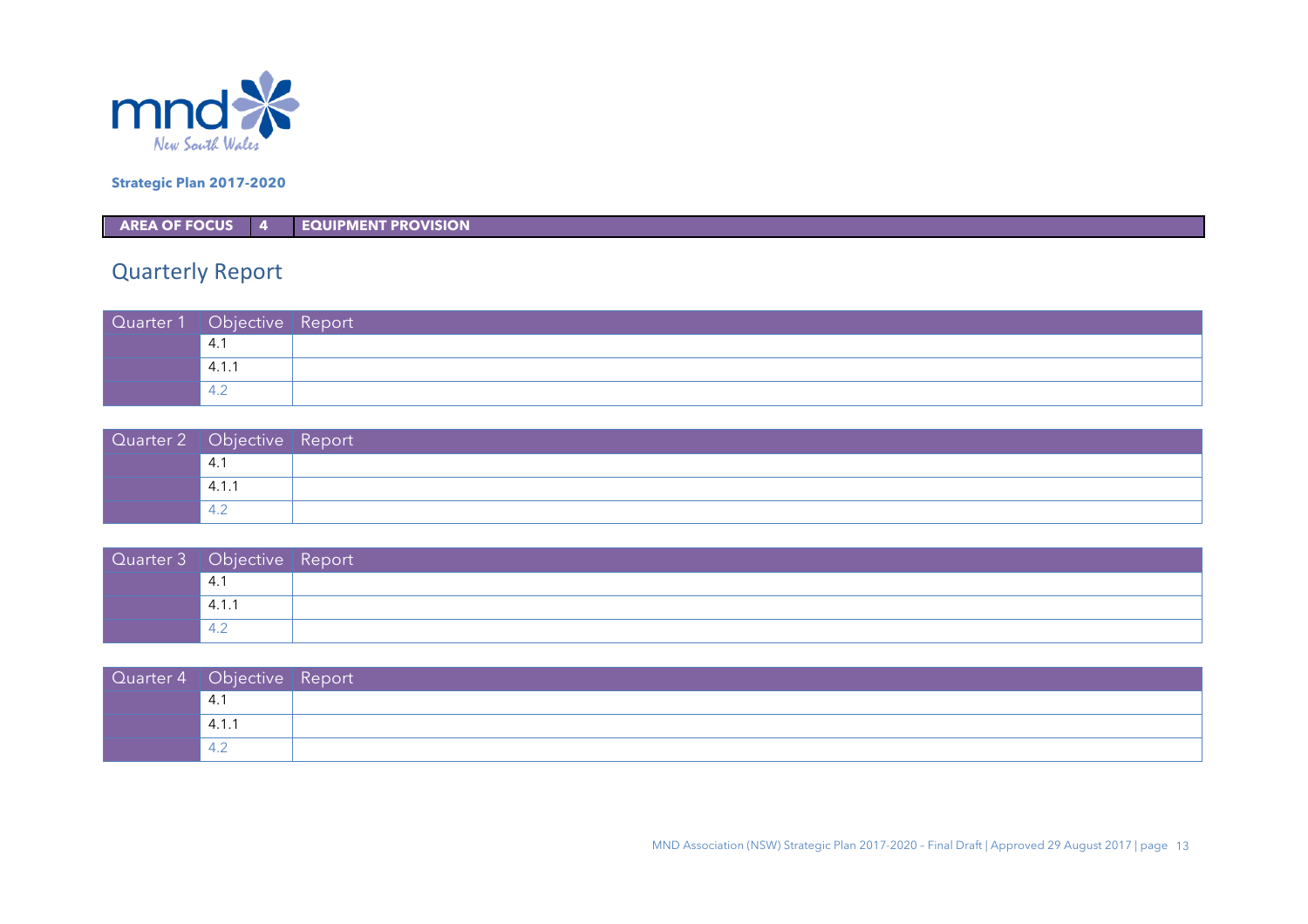

|                 | <b>AREA OF FOCUS</b>                                     | 5   | <b>SUSTAINABILITY</b>               |                                                                                                                                                                                                                                                                                    |                                                                                                                                                                                                                                                         |
|-----------------|----------------------------------------------------------|-----|-------------------------------------|------------------------------------------------------------------------------------------------------------------------------------------------------------------------------------------------------------------------------------------------------------------------------------|---------------------------------------------------------------------------------------------------------------------------------------------------------------------------------------------------------------------------------------------------------|
|                 | <b>Context</b>                                           |     | technology and practice.            | MND NSW recognises the importance of achieving and maintaining resources that support service delivery and programs. To achieve this<br>the Association will need to proactively develop initiatives that generate income, including key projects and the leveraging of innovative |                                                                                                                                                                                                                                                         |
| Goal            |                                                          |     |                                     | Sustained income to keep going and growing to deliver needed services to the member base                                                                                                                                                                                           |                                                                                                                                                                                                                                                         |
| <b>Strategy</b> |                                                          | 0.1 | Strengthen sustained income streams |                                                                                                                                                                                                                                                                                    |                                                                                                                                                                                                                                                         |
| #               | <b>Objectives</b>                                        |     |                                     | <b>Expected Outcomes</b>                                                                                                                                                                                                                                                           | <b>Measurement</b>                                                                                                                                                                                                                                      |
| 5.1             | Build project style funding                              |     |                                     | Project based initiatives that attract government<br>grants / funding                                                                                                                                                                                                              | Grants achieved<br>-<br>Project outcomes<br>—                                                                                                                                                                                                           |
| 5.2             | Automate fundraising processes to allow for scale        |     |                                     | Effective, efficient and scaleable fundraising<br>systems and processes                                                                                                                                                                                                            | Staff hours per fundraising dollar (trend analysis)                                                                                                                                                                                                     |
| 5.3.1           | Develop and build profile of sustained income<br>streams |     |                                     | Promote and monitor the bequest program and<br>ongoing giving programs                                                                                                                                                                                                             | Number of Bequestors<br>$\overline{\phantom{0}}$<br>Increase in Bequests (Number / Amount)<br>Number of Ongoing Givers<br>Increase in giving (Amount)<br>Each program / initiative should also be measured<br>for effectiveness, reach and satisfaction |